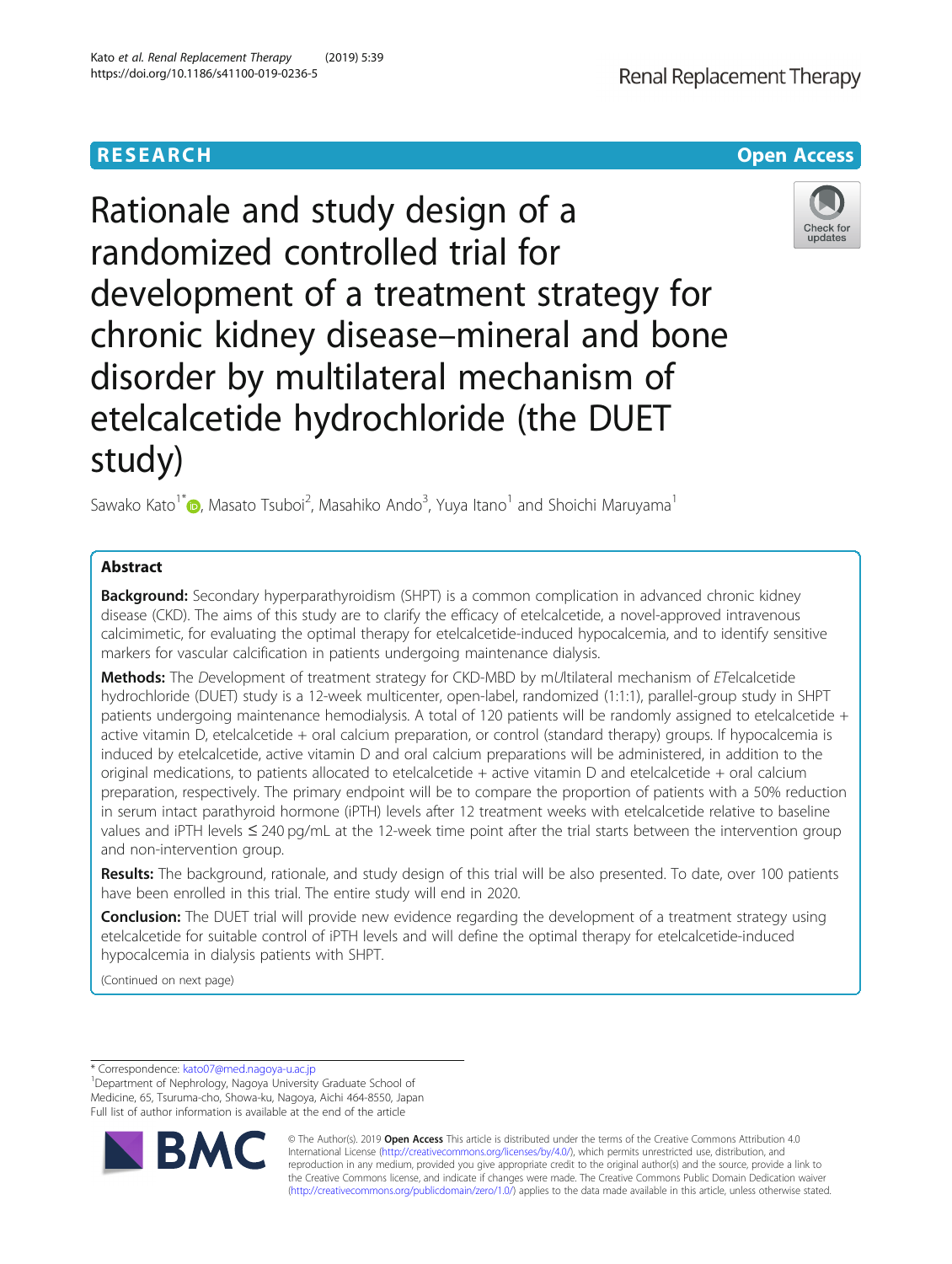(Continued from previous page)

Trial registration: UMIN-CTR, UMIN-CTR000030392. Registered January 1, 2018, [https://upload.umin.ac.jp/cgi-open](https://upload.umin.ac.jp/cgi-open-bin/ctr_e/ctr_view.cgi?recptno=R000034259)[bin/ctr\\_e/ctr\\_view.cgi?recptno=R000034259.](https://upload.umin.ac.jp/cgi-open-bin/ctr_e/ctr_view.cgi?recptno=R000034259) jRCT, [jRCTs041180108](https://jrct.niph.go.jp/en-latest-detail/jRCTs041180108). Registered March 11, 2019.

Keywords: Calciprotein particles, Clinical trial, Etelcalcetide, Hemodialysis, Secondary hyperparathyroidism

# Background

The kidney plays a crucial role in the regulating minerals in the body including calcium and phosphorus [\[1\]](#page-5-0). Almost all patients with advanced chronic kidney disease (CKD) just before initiation of dialysis exhibit secondary hyperparathyroidism (SHPT) and hyperphosphatemia, i.e., chronic kidney disease–mineral and bone disorder (CKD-MBD). Treatments for SHPT include diet and medications such as active vitamin D (VitD) analogs, calcimimetics, phosphate binders, and a combination of these drugs [[2](#page-5-0)]. If these treatments do not bring parathyroid hormone levels under control, parathyroidectomy is considered [\[2\]](#page-5-0). Currently, orally active VitD has been widely used as a supplement for treatment of SHPT in advanced CKD patients due to a lack of adequate endogenous active VitD. However, treatment with elevated doses of active VitD analogs for controlling intact parathyroid hormone (iPTH) is highly likely to induce hypercalcemia and hyperphosphatemia in maintenance dialysis patients. The calcium-sensing receptor (CaSR) plays an essential role in maintaining calcium homeostasis in the body. The parathyroid gland can sense slight changes in extracellular ionized calcium levels through the CaSR located on the parathyroid cell membrane and can quickly modify PTH secretion. Cinacalcet, a pharmacological calcimimetic agent, mimics the activity of calcium by allosteric activation of the CaSR. It was the first drug approved for clinical use in the USA in 2004 and in Japan in 2008 for the treatment of SHPT [\[3\]](#page-5-0). Cinacalcet has been demonstrated to effectively suppress iPTH levels in various clinical trials but has produced not few gastrointestinal adverse events [\[4\]](#page-5-0).

Etelcalcetide is a second-generation calcimimetic agent approved for treatment of SHPT in 2017 in Japan concurrently with the USA and the European Union. Unlike cinacalcet, etelcalcetide is administrated intravenously at the end of each hemodialysis session, which may also result in improved adherence to calcimimetic therapy [\[4\]](#page-5-0). Etelcalcetide has a longer elimination half-life than cinacalcet, and its plasma concentration remains stable from 24 h postdose to the next dialysis session [\[5](#page-5-0)]. In phase 1 and 2 clinical trials in Japan, etelcalcetide reduced serum iPTH levels in a dose-dependent manner while reducing serum calcium levels [\[6\]](#page-5-0). Moreover, in phase 3 multicenter, randomized, double-blind, placebo-controlled, parallel-group study, thrice-weekly administration of etelcalcetide for 12 weeks significantly reduced serum iPTH levels compared to placebo [\[7\]](#page-5-0). However, as hypocalcemia was more frequent following etelcalcetide treatment than with cinacalcet, the safety of etelcalcetide should be verified in a practical setting together with its effectiveness.

It is well known that hyperphosphatemia is associated with poor clinical outcomes and that phosphate restriction improves outcomes in CKD patients [\[2\]](#page-5-0). However, the molecular mechanism involved in cytotoxicity by phosphate overload remains unclear. Recent studies have suggested that the true culprit of phosphate toxicity is not phosphate per se but calciprotein particles (CPPs), which are colloidal nanoparticles composed of calcium phosphate crystals and mineral-binding proteins such as fetuin-A [[8](#page-5-0)]. Although the physiological function of CPPs is to transport dietary phosphate and calcium to the bone, there have been numerous reports indicating that serum CPP levels increase with CKD progression [\[9](#page-5-0)–[11](#page-5-0)]; serum CPP levels have also been reported to correlate with vascular calcification and atherosclerosis [[10](#page-5-0)].

The aim of the ongoing trial, Development of treatment strategy for CKD-MBD by mUltilateral mechanism of ETelcalcetide hydrochloride (DUET study), is to perform a multicenter randomized controlled study of Japanese maintenance dialysis patients with SHPT. The primary outcome is to verify whether administration of etelcalcetide for 12 weeks significantly increases the ratio of patients who can achieve target iPTH levels, consisting of more than a 50% reduction of iPTH level and below 240 pg/mL, compared to current conventional therapy. The trial will also explore an optimal approach to correct hypocalcemia with etelcalcetide treatment and investigate how to suppress CPP levels as well as other markers related to bone metabolism.

# Methods

# Trial design

The DUET trial is a multicenter, open-label, randomized (1: 1:1), parallel-group study aiming to clarify the effects and safety of etelcalcetide on the control of SHPT, to define an optimal approach to hypocalcemia treatment induced by etelcalcetide, and to evaluate the impact of etelcalcetide on CKD-MBD. This trial was initially registered in the Japanese University Hospital Medical Information Network Clinical Trials Registry (UMIN 000030927) and then in the Japan Registry of Clinical Trials (jRCTs041180108). The study protocol was approved by the Nagoya University Graduate School of Medicine Ethics Committee (No. 2017-0481). All patients have provided written informed consent to participate in this study after they received information about the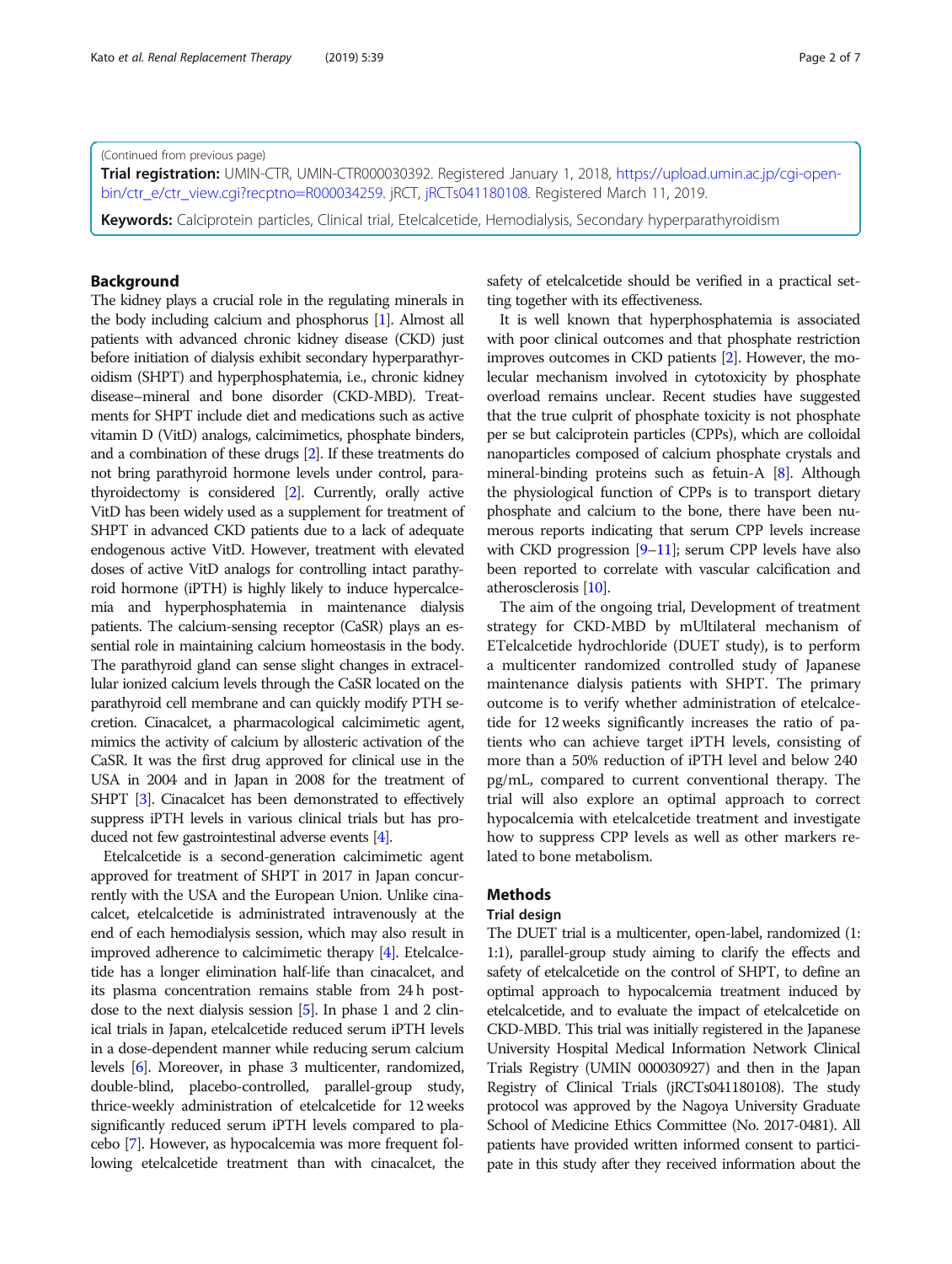purpose of this study as well as the potential risks and benefits.

# Patients

We have been recruiting study subjects since May 2018. The inclusion and exclusion criteria are shown in Table 1.

## Registration and randomization

Patients were enrolled via a web-based registration and follow-up system organized by Nagoya University Hospital's Center for Advanced Medicine and Clinical Research, Aichi, Japan. Once a primary doctor who is a registered member of this research project obtains a patient's consent, he or she has access to this study's registration system and can enter the required information at enrollment. The system automatically evaluates the eligibility of each patient and randomly assigns patients to three groups: group E+D, etelcalcetide and additional active VitD on top of the original medications if hypocalcemia is induced by etelcalcetide; group E+Ca, etelcalcetide and additional oral precipitated calcium carbonate on top of the original medications if hypocalcemia is induced by etelcalcetide; or

Table 1 Eligibility criteria

Inclusion criteria

- 1. Patients undergoing maintenance hemodialysis three times per week
- 2. Patients with dialysis vintage ≥ 1 year
- 3. Patients with stable disease judged from medical records, physical examination, and laboratory tests
- 4. Patients between 20 and 99 years of age
- 5. iPTH levels ≥ 240 pg/mL for 4 months prior to the enrollment
- 6. Corrected serum calcium level ≥ 8.4 mg/dL at enrollment
- 7. Provision of written informed consent

Exclusion criteria

1. A history of administration of etelcalcetide

2. Administered bisphosphonates within 24 weeks of providing informed consent

3. Primary hyperparathyroidism

4. A history of parathyroidectomy or underwent interventional treatment of the parathyroid gland within 90 days of providing informed consent

5. Scheduled to undergo parathyroidectomy or interventional treatment on the parathyroid gland

6. Pregnant, breast feeding, or desire to bear children

7. Severe complications including cancer causing hypercalcemia or severe infection at the time of providing informed consent

8. Administered either, maxacalcitol over 10 μg three times weekly, calcitriol over 0.75 μg three times weekly, calcitriol over 0.75 μg three times weekly, another active VitD above half of the maximum dose, or precipitated calcium carbonate over 3 g/day

9. Considered unsuitable to participate in this study as per the primary doctor's judgment

VitD vitamin D, iPTH intact parathyroid hormone

group C, control (standard therapy using VitD and precipitated calcium carbonate).

The allocation ratio is 1:1:1 and a dynamic allocation strategy using a minimization method was used. The stratifying factors for randomization are iPTH (> 400 pg/ mL or  $\leq 400 \text{ pg/mL}$ , corrected serum calcium (> 9 mg/ dL or  $\leq$  9 mg/dL), serum phosphate (> 5 mg/dL or  $\leq$  5 mg/dL) within 2 weeks before the trial starts, and the institution to which the patients belong.

# Procedures

Eligible participants were randomly assigned (1:1:1) to group E+D, group E+Ca, or the control group. An enrolled patient who was not treated with oral calcimimetics including either cinacalcet or evocalcet started intervention 2 weeks after allocation. For patients treated with oral calcimimetics, the intervention started after an 8-week washout period from calcimimetics. The intervention period was 12 weeks. The study drug (etelcalcetide) was injected into the venous line of the dialysis circuit after each dialysis session three times per week. The starting dose was 5 mg and was to be increased in 2.5 mg or 5 mg increments at 4 and 8 weeks based on the target iPTH level calculated to achieve the primary outcome. Etelcalcetide was temporarily withheld for severe low-corrected serum calcium level (< 7.5 mg/dL) and considered for re-administration after recovery from hypocalcemia (corrected serum calcium  $\geq 8.4$  mg/dL). When re-administering etelcalcetide, it was allowed to reduce the dose. The dose of etelcalcetide was set at between 2.5 mg and 15 mg. iPTH, serum correct calcium, and serum phosphate levels were monitored every 2 weeks. If a patient in group E+D or in group E+Ca showed mild to low-corrected serum calcium levels (< 8.4 mg/dL), we attempted to amend hypocalcemia with active VitD and oral calcium carbonate, respectively. If a patient was in group C, we controlled SHPT without any calcimimetics. Any drug with a potential interaction with the control of SHPT, such as bisphosphonates and denosumab, was prohibited throughout the study period. We also restricted a change in type or dose of prior VitD treatment in the E+Ca group and of calcium carbonate in the E+D group, respectively. The study flowchart is shown in Fig. [1](#page-3-0).

# Biochemical data and other determinants

Biochemical data was collected prior to hemodialysis at baseline and periodically throughout the 12-week interventional term as follows: measurement of calcium, phosphate, albumin, and iPTH levels every 2 weeks; total protein, creatinine, blood urea nitrogen, magnesium, alanine aminotransferase (ALT), aspartate aminotransferase (AST), γ-glutamyl transpeptidase (γ-GTP), and alkaline phosphatase (ALP) every 4 weeks; high-sensitivity C-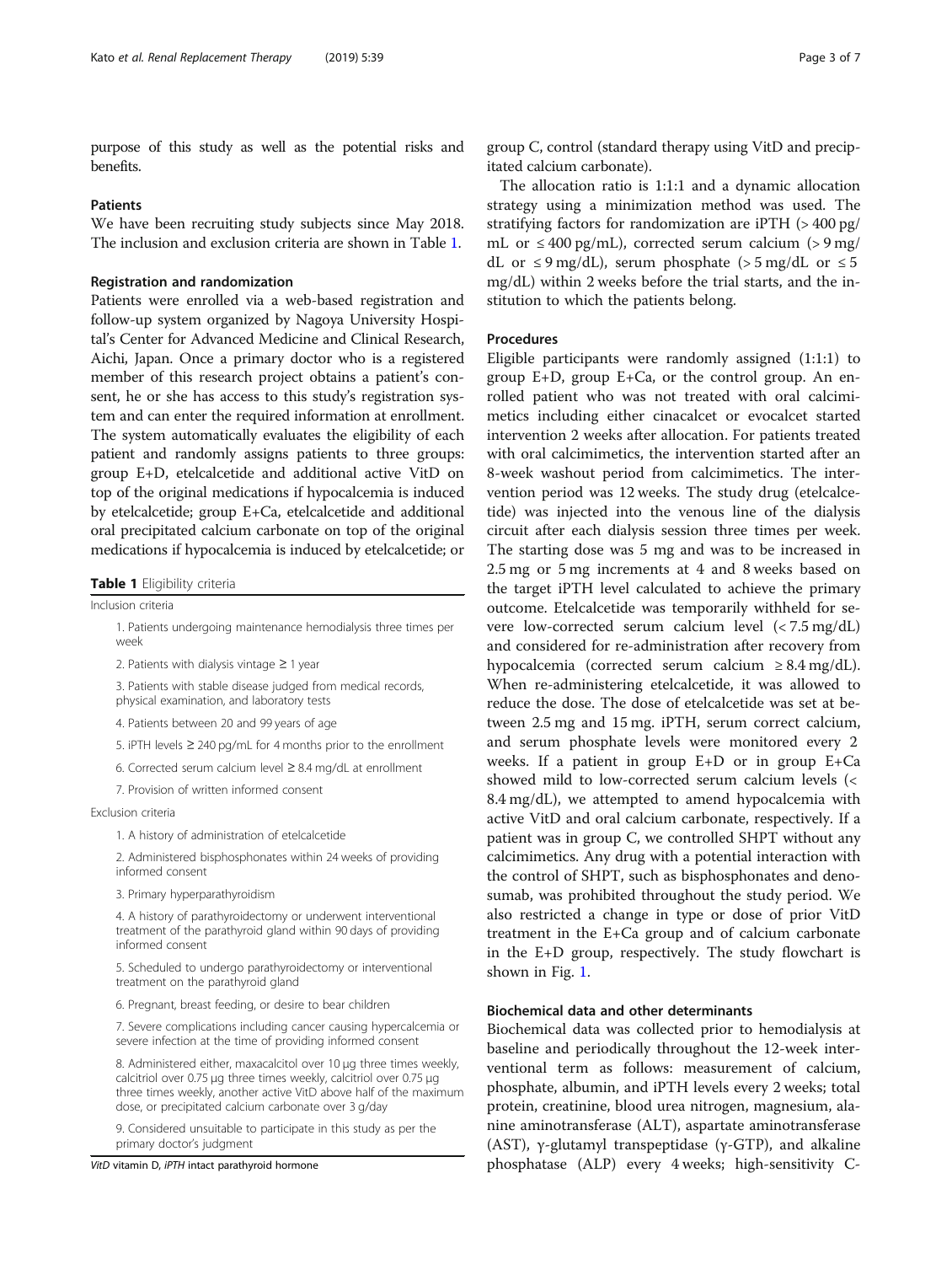<span id="page-3-0"></span>

reactive protein (hsCRP) and interleukin 6 (IL-6) every 6 weeks; bone-specific ALP (BAP) and tartrate-resistant acid phosphatase 5b (TRACP-5b) at baseline and 1 year after the start of trial; and complement component 3  $(C3)$ , complement component 4  $(C4)$ , CH50, 1,25- $(OH)2$ VitD, and 25-(OH) VitD at baseline, and was entrusted to the laboratory of BML Inc., Aichi, Japan. Measurement of fibroblast growth factor 23 (FGF23) and CPP was arranged every 6 weeks at the laboratory of SRL Inc., Aichi, Japan, and at the Division of Anti-Aging Medicine, Center for Molecular Medicine, Jichi Medical University, Tochigi, Japan, respectively. The method used for CPP determination will be performed by the method as described previously [\[12](#page-6-0)].

# Endpoints

The primary endpoint of the protocol is the proportion of achievement of more than a 50% reduction and iPTH levels to under 240 pg/mL after 12 weeks of treatment. The secondary endpoints are the proportion of achievement after 12 weeks of treatment (1) to iPTH  $60 \le$ iPTH  $\leq$  240 pg/mL, (2) achievement of more than 50% reduction in iPTH levels, (3) achievement of more than 30% reduction in iPTH levels, and (4) achievement of more than 30% reduction and iPTH levels  $60 \le i$ PTH  $\le$ 240 pg/mL. Between the group treated with etelcalcetide and the control group, and among the three treatment groups, (5) changes in iPTH levels after 2, 4, 6, 8, 10, and 12 weeks of treatment relative to the baseline, (6) changes in CPP and FGF23 levels after 6 and 12 weeks of treatment relative to baseline values, (7) changes in calcium, phosphate, calcium-phosphate product, and magnesium levels after 2, 4, 6, 8, 10, and 12 weeks relative to the baseline values, (8) changes in BAP and TRACP-5b levels after 1 year of treatment relative to baseline values, and (9) comparison of aortic calcification before and after observation will also be investigated as secondary outcomes. In addition, we plan to (10) compare the normalized ratio of hypocalcemia induced by etelcalcetide between group E+D and group E+Ca.

Moreover, the rate of adverse drug reactions will be checked for safety.

# Follow-up

We will follow-up patients for 12 weeks after study commencement and data concerning adverse events, drug adherence, physical examination, blood pressure, and laboratory tests as described above will be obtained. A precautionary decision will be made to discontinue the study for any patient whose corrected serum calcium level falls under 6.5 mg/dL, defined as uncontrolled hypercalcemia.

# Sample size

Based on the results of a previous clinical trial [[7](#page-5-0)] and taking into account a registered patient background, we assumed that 35% of patients in the intervention group will achieve a lower than iPTH normalization rate (iPTH 240 pg/mL). After assuming a 10% normalization rate in the control group, we calculated that at least 76 individuals were necessary in the intervention group to detect a significant difference with a power of 0.85 and significance level of 0.05. We speculated that the normalization rate would be higher than that of the previous report and set the number of intervention patients to 80, with 40 control patients, and thus, a total of 120 patients were foreseen in total.

# Statistical analysis

The validity/safety will be analyzed in the largest analysis target group (full analysis set; FAS) defined below. For the definition of the FAS, subjects shall satisfy all the following criteria: (1) patients who meet the selection criteria and do not satisfy the exclusion criteria, (2) patients who measured at least one marker to evaluate efficacy after administration (regardless of the primary or secondary endpoint). The analysis method for the primary outcome will be as follows: (1) calculate the achievement proportion of iPTH 50% reduction and iPTH  $\leq$  240 pg/mL at 12 weeks after administration, and 95% confidence intervals (CI) based on binomial distribution for each treatment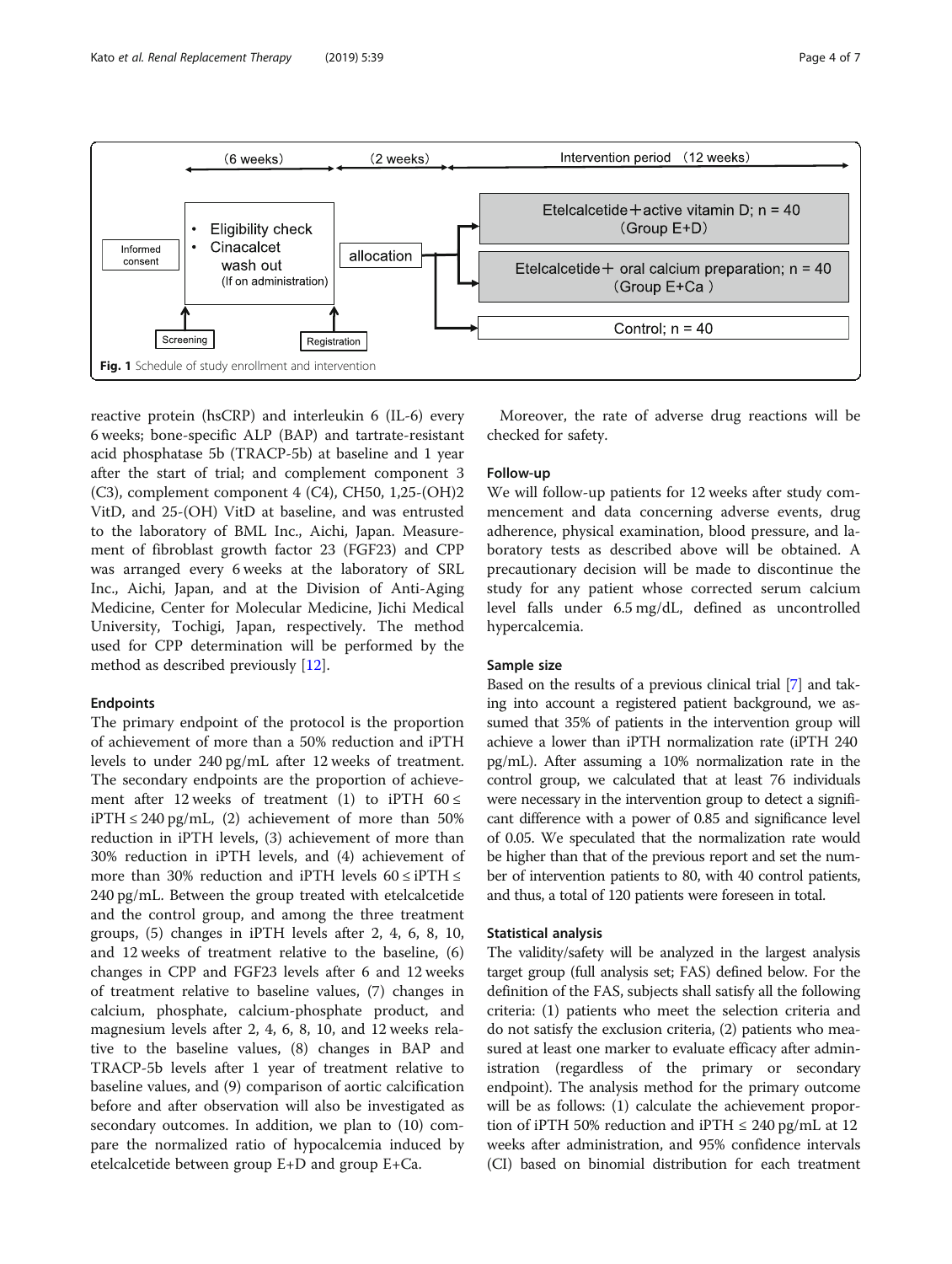group; (2) compare the achievement proportion calculated between the groups treated with etelcalcetide (group E+D and group  $E+Ca$ ) and the control group (group C) by logistic regression analysis with PTH, Ca, and P as covariates, and in addition (3) when a statistical significant difference was obtained, compare the achievement proportion between group E+D and group E+Ca. A P value < 0.05 was considered statistically significant.

The analysis methods for the secondary outcomes are shown in Table 2.

# Results

The target number of patients to be enrolled is  $120$  (1:1:1 = group E+D: group E+Ca: control). The Nagoya University Graduate School of Medicine Ethics Committee approved this protocol on March 13, 2018. We enrolled the first patient on May 7, 2018. By the end of December of 2018, the study had enrolled 114 patients from 13 participating dialysis centers and is currently recruiting patients. This study will end in 2020.

# **Discussion**

Chronic kidney disease (CKD) is kidney damage that occurs slowly over many years and the prevalence of changes in calcium and phosphorus levels increases as the estimated glomerular filtration rate (eGFR) declines and finally constitutes SHPT. Various studies have suggested that SHPT may be associated with mortality in itself [[13](#page-6-0)–[15](#page-6-0)]. Moreover, CKD-MBD is deeply associated with vascular calcification and in turn leads to high cardiovascular mortality as well as dysfunction of bone metabolism [\[16](#page-6-0)].

Table 2 The analysis methods for the secondary outcomes

Since the recent arrival of calcimimetics, the management of SHPT in maintenance hemodialysis patients has reached a major turning point [[17,](#page-6-0) [18](#page-6-0)]. There were randomized clinical trials (RCTs) which reported that cinacalcet could ameliorate vascular calcification and, in turn, reduce the high cardiovascular mortality  $[19-21]$  $[19-21]$  $[19-21]$  $[19-21]$  $[19-21]$ . However, persuasive evidence of the effects of cinacalcet on hard outcomes remains elusive [[22](#page-6-0)]. Although cinacalcet does not yet have confirmed evidence in hard outcomes, we believe that calcimimetics have the potential to reduce vascular calcification and in turn the high cardiovascular mortality.

There have been few reports evaluating the practical use of etelcalcetide in the control of SHPT as well as CKD-MBD and mortality. In a phase 3 RCT involving 1023 hemodialysis patients with moderate-to-severe SHPT, patients randomized to etelcalcetide significantly achieved a targeted iPTH level compared to patients on placebo [[23\]](#page-6-0). In this study, the authors also showed that FGF 23 levels in patients with etelcalcetide were lower than those in patients on placebo despite the more frequent provision of calcium and VitD. In the RCT using etelcalcetide and cinacalcet involving 683 hemodialysis patients with SHPT, etelcalcetide was not inferior to cinacalcet in the control of iPTH levels over 26 weeks [[24\]](#page-6-0). Therefore, in this DUET study, we will demonstrate that etelcalcetide improves the management of SHPT safely in Japanese maintenance hemodialysis patients; furthermore, the study will evaluate whether etelcalcetide suppresses CPP, a marker of vascular calcification.

| Secondary outcomes                                                                                                                                                                                                                                                                                                                                                                                                                                                                                                             | The analysis method for the secondary outcomes                                                                                                                                                                                                                                                                                                                                                                                                                                                                                                                                                                                                        |
|--------------------------------------------------------------------------------------------------------------------------------------------------------------------------------------------------------------------------------------------------------------------------------------------------------------------------------------------------------------------------------------------------------------------------------------------------------------------------------------------------------------------------------|-------------------------------------------------------------------------------------------------------------------------------------------------------------------------------------------------------------------------------------------------------------------------------------------------------------------------------------------------------------------------------------------------------------------------------------------------------------------------------------------------------------------------------------------------------------------------------------------------------------------------------------------------------|
| 1) The proportion of achievement of $60 \le$ iPTH $\le$ 240 pg/dL after 12<br>weeks of treatment<br>2) The proportion of achievement of more than a 50% reduction in<br>iPTH levels after 12 weeks of treatment<br>3) The proportion of achievement of more than a 30% reduction in<br>iPTH levels after 12 weeks of treatment<br>4) The proportion of achievement of more than a 30% reduction and<br>$60 \le$ iPTH $\le$ 240 pg/dL after 12 weeks of treatment                                                               | • Calculate the achievement proportions of the targets 1 to 4 at 12 weeks<br>after administration, and 95% confidence intervals (CI) based on the<br>binomial distribution for each treatment group.<br>• Compare these achievement proportions between the groups treated<br>with etelcalcetide (group $E+D$ and group $E+Ca$ ) and the control group<br>(group C) by logistic regression analysis with iPTH, Ca, and P as<br>covariates.<br>• When a statistical significant difference is obtained, compare the<br>achievement proportion between group E+D and group E+Ca by<br>logistic regression analysis.                                     |
| 5) Changes in iPTH levels after 2, 4, 6, 8, 10, and 12 weeks of treatment<br>relative to the baseline<br>6) Changes in CPP and FGF23 levels after 6 and 12 weeks of treatment<br>relative to the baseline<br>7) Changes in calcium, phosphate, calcium-phosphate product, and<br>magnesium levels after 2, 4, 6, 8, 10, and 12 weeks relative to the<br>baseline<br>8) Changes in BAP and TRACP-5b levels after 1 year of treatment<br>relative to baseline<br>9) Changes in aortic calcification before and after observation | • Calculate the adjusted mean and the 95% CI for changes at each time<br>point by a linear mixed model with each treatment group, time point,<br>and interaction of the treatment group and time point as the fixed<br>effects.<br>• Compare between treatment groups using a linear mixed model with<br>values of each index at baseline, treatment groups, time points,<br>interaction between treatment groups and time points as the fixed<br>effects and changes of each index as response variables.<br>• Compare changes of each index among treatment groups at each time<br>point using the Tukey-Kramer method to correct for multiplicity. |
| 10) Normalized proportion of hypocalcemia induced by etelcalcetide<br>between group E+D with group E+Ca                                                                                                                                                                                                                                                                                                                                                                                                                        | • When hypocalcemia occurs in the group E+D and group E+Ca, calculate<br>the normalized proportions with 95% confidence intervals (CI) based on<br>binomial distribution for each treatment group.<br>• Compare normalized proportions between group E+D and group E+Ca<br>using logistic regression analysis with iPTH, Ca, and P as covariates.                                                                                                                                                                                                                                                                                                     |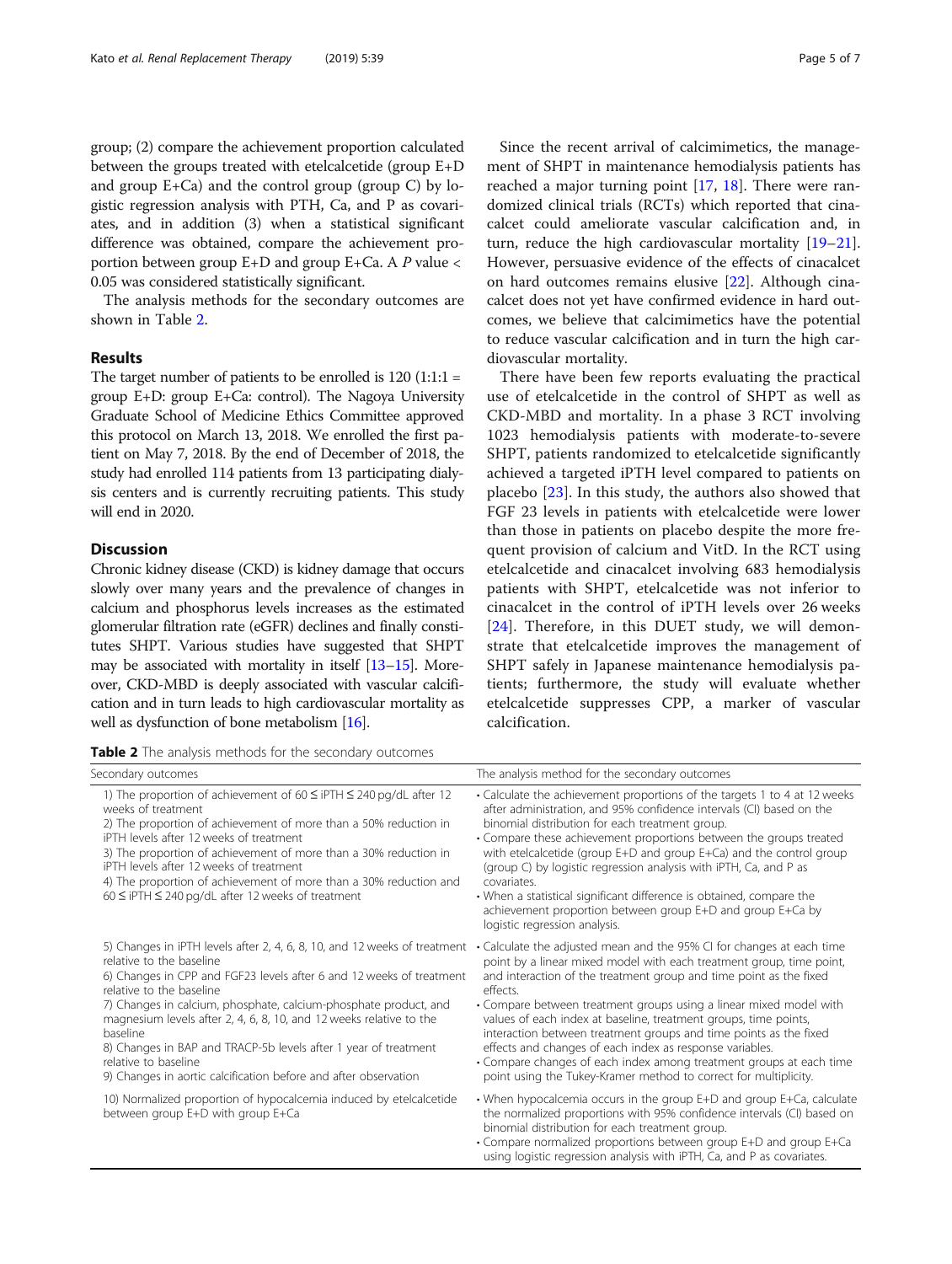<span id="page-5-0"></span>Because calcimimetics increase the sensitivity of the calcium-sensing receptor (CaSR), the use of calcimimetics induces a decrease in PTH secretion and suppresses serum Ca, which potentially results in hypocalcemia. In the abovementioned RCT using etelcalcetide, 77.9% of the patients developed hypocalcemia [[23](#page-6-0)], 47.0% showed mild hypocalcemia, and 7.9% presented symptomatic hypocalcemia in the recent trial evaluating the safety of etelcalcetide for 1 year [\[25\]](#page-6-0). Although integrated analysis of the safety profile of eletcalcetide described that the majority of cases of hypocalcemia related to eletcalcetide were mild to moderate in severity, and serious cases were infrequent [[26](#page-6-0)], drugs for normalization will be needed. Indeed, the proportion of patients using active VitD and calcium-containing phosphate binders for normalization of hypocalcemia increased over time [\[23,](#page-6-0) [25](#page-6-0)]. In this way, an excess calcium load may accelerate vascular calcification. We also believe that we can obtain information for better correction of hypocalcemia from the comparison of vascular calcification markers between group E+D and group E+Ca in this trial.

In conclusion, the DUET study is the first randomized controlled study on etelcalcetide to assess its efficacy of iPTH-controlling ability with a concurrent assessment of the best way to correct hypocalcemia. In addition, changes in the surrogate markers of vascular calcification, especially CPP, will aid in selecting a treatment for its prevention. Although further studies are needed, this trial will provide evidence for the optimal therapy for SHPT in maintenance hemodialysis patients and will contribute to improving the control of CKD-MBD.

#### Abbreviations

ALP: Alkaline phosphatase; ALT: Alanine aminotransferase; AST: Aspartate aminotransferase; BAP: Bone-specific ALP; C3: Complement component 3; C4: Complement component 4; CACS: Agaston coronary artery calcification scores; CaSR: Calcium-sensing receptor; CKD: Chronic kidney disease; CKD-MBD: Chronic kidney disease–mineral and bone disorder; CPPs: Calciprotein particles; CV: Cardiovascular; eGFR: Estimated glomerular filtration rate; FAS: Full analysis set; FGF23: Fibroblast growth factor 23; hsCRP: Highsensitivity C-reactive protein; IL-6: Interleukin 6; iPTH: Intact parathyroid hormone; RCT: Randomized clinical trial; SHPT: Secondary hyperparathyroidism; TRACP-5b: Tartrate-resistant acid phosphatase 5b; VitD: Vitamin D; γ-GTP: γ-Glutamyl transpeptidase

#### Acknowledgements

This study includes the following researchers: Safety Monitoring Committee, Takayuki Katsuno, Hiroki Hayashi, and Hideki Ishii. Clinical research coordinators and data management group: Kayo Torii, Miki Abe, and Yumi Fujihara. We would like to thank Editage ([www.editage.jp\)](http://www.editage.jp) for English language editing.

#### Authors' contributions

SK and MT were responsible for the research idea, study concept, and design and had the primary responsibility of studying and writing the paper. YI took part in composing the study protocol and constructed the study management team. MA constructed the statistical analysis plan and data management system. SM was also responsible for the research idea, the study concept, and designing and organizing the study as a principal investigator, as well as supervising the writing of the paper. All authors read and approved the final manuscript.

# Funding

This study was funded by the Ono Pharmaceutical Co., Ltd.

#### Availability of data and materials

Data sharing is not applicable to this article as no datasets were generated or analyzed during the current study.

#### Ethics approval and consent to participate

The study was performed according to Ethical Guidelines for Medical and Health Research Involving Human Subjects published by the Ministry of Health, Labor and Welfare; the laws and regulatory requirements of Japan; and the ethical principles stated in the Declaration of Helsinki. The protocol, amendments, and subject informed consent forms were approved by the Nagoya University Graduate School of Medicine Ethics Committee (No. 2017- 0481).

#### Consent for publication

All co-authors approved this submission. The patients consented to publish their information details.

#### Competing interests

The authors declare that the Department of Nephrology, Nagoya University Graduate School of Medicine, received research promotion grants from Astellas, Alexion, Otsuka, Kyowa Hakko Kirin, Takeda, Torii, Pfizer, and MSD. However, the research topics of these donation grants do not include restrictions.

#### Author details

<sup>1</sup>Department of Nephrology, Nagoya University Graduate School of Medicine, 65, Tsuruma-cho, Showa-ku, Nagoya, Aichi 464-8550, Japan. <sup>2</sup>Anjo Kyoritsu Clinic, Aichi, Japan. <sup>3</sup>Center for Advanced Medicine and Clinical Research, Nagoya University Hospital, Aichi, Japan.

# Received: 28 May 2019 Accepted: 27 August 2019<br>Published online: 06 September 2019

#### References

- 1. Fukagawa M, Hamada Y, Nakanishi S, et al. The kidney and bone metabolism: Nephrologists' point of view. J Bone Miner Metab. 2006;24(6):434–8.
- 2. Kidney Disease: Improving Global Outcomes CKDMBDWG. KDIGO clinical practice guideline for the diagnosis, evaluation, prevention, and treatment of chronic kidney disease-mineral and bone disorder (CKD-MBD). Kidney Int Suppl. 2009;113:S1–130.
- 3. Goodman WG, Hladik GA, Turner SA, et al. The calcimimetic agent AMG 073 lowers plasma parathyroid hormone levels in hemodialysis patients with secondary hyperparathyroidism. J Am Soc Nephrol. 2002;13(4):1017–24.
- 4. Bover J, Urena P, Ruiz-Garcia C, et al. Clinical and practical use of calcimimetics in dialysis patients with secondary hyperparathyroidism. Clin J Am Soc Nephrol. 2016;11(1):161–74.
- 5. Chen P, Melhem M, Xiao J, et al. Population pharmacokinetics analysis of AMG 416, an allosteric activator of the calcium-sensing receptor, in subjects with secondary hyperparathyroidism receiving hemodialysis. J Clin Pharmacol. 2015;55(6):620–8.
- 6. Yokoyama K, Fukagawa M, Shigematsu T, et al. A single- and multiple-dose, multicenter study of etelcalcetide in Japanese hemodialysis patients with secondary hyperparathyroidism. Kidney Int Rep. 2017;2(4):634–44.
- 7. Fukagawa M, Yokoyama K, Shigematsu T, et al. A phase 3, multicentre, randomized, double-blind, placebo-controlled, parallel-group study to evaluate the efficacy and safety of etelcalcetide (ONO-5163/AMG 416), a novel intravenous calcimimetic, for secondary hyperparathyroidism in Japanese haemodialysis patients. Nephrol Dial Transplant. 2017;32(10):1723–30.
- 8. Kuro OM. A phosphate-centric paradigm for pathophysiology and therapy of chronic kidney disease. Kidney Int Suppl (2011). 2013;3(5):420–6.
- 9. Kuro OM. Klotho and endocrine fibroblast growth factors: markers of chronic kidney disease progression and cardiovascular complications? Nephrol Dial Transplant. 2019;34(1):15–21.
- 10. Smith ER, Ford ML, Tomlinson LA, et al. Phosphorylated fetuin-A-containing calciprotein particles are associated with aortic stiffness and a procalcific milieu in patients with pre-dialysis CKD. Nephrol Dial Transplant. 2012;27(5):1957–66.
- 11. Hamano T, Matsui I, Mikami S, et al. Fetuin-mineral complex reflects extraosseous calcification stress in CKD. J Am Soc Nephrol. 2010;21(11):1998–2007.